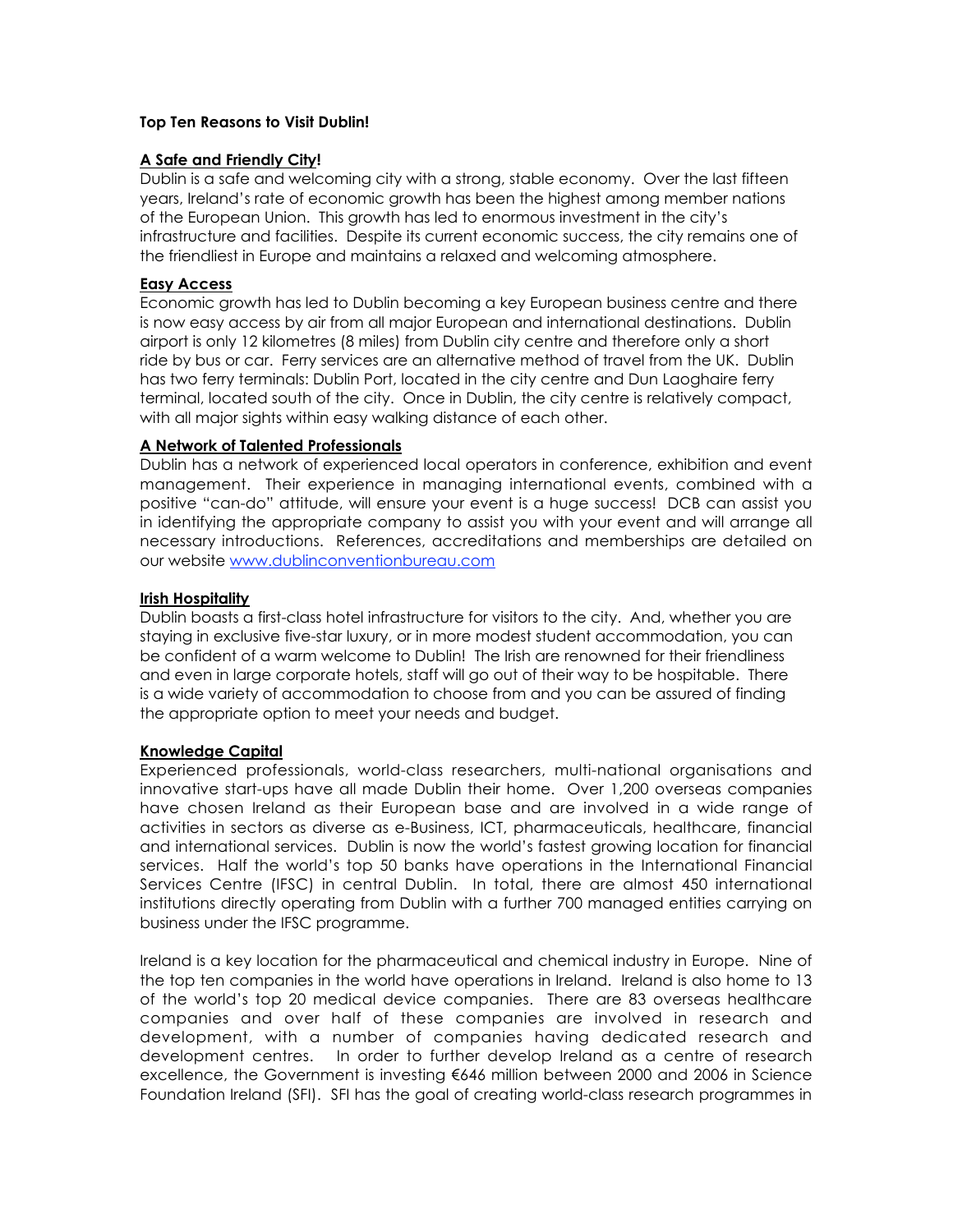the areas of ICT and biotechnology and began to recruit world-class research scientists and engineers in these fields in 2000.

Research in the area of Internet-related technologies and interactive and multi-media applications was further enhanced by the decision of MIT to establish MediaLab Europe in Dublin's digital media district. This development builds on Ireland's existing success in the field of IT. The top ten independent software companies in the world all have significant operations in Ireland.

#### **History and Culture**

Dublin has produced, or been home to, some of the greatest literary names in history. Dublin's most famous literary son is James Joyce and Dublin is the setting for two of his greatest works: Ulysses and The Dubliners. (In 2004, Dubliners will be celebrating the 100<sup>th</sup> anniversary of Ulysses.) Oscar Wilde, Samuel Beckett, W.B. Yeats, Jonathan Swift, Bram Stoker are just some of the famous writers who were born or lived in Dublin. In 1898, W.B. Yeats helped found The Abbey Theatre in Dublin. Today, visitors to the city continue to enjoy marvelous theatrical productions at The Abbey and at a number of other outstanding theatres such as The Gate, The Gaiety and Andrew's Lane. Recent Irish productions to have enjoyed considerable success abroad include Dancing at Lughnasa and Stones in his Pockets.

While in Dublin, why not take in an evening of musical entertainment at the National Concert Hall? Wander over to Trinity College to view the Book of Kells. The most elaborately decorated of Ireland's illuminated manuscripts, the Book of Kells may have been the work of monks who fled to Kells in AD 806 after a Viking raid. Visit Christ Church Cathedral or St. Patrick's Cathedral (located on the site where St. Patrick is said to have baptized converts around AD 450). Explore Irish history in the National Museum. Or, explore your own Irish roots with a visit to the Genealogical Office - they will help anyone with an Irish background to research their Irish ancestors!

## **"Craic"**

"Craic" is the Irish word for good times - the hospitality, humour, music and laughter that sets Dublin apart from every other city in the world. There are many pubs in the city centre, and in the villages to the North and South of the centre, that host traditional Irish music nights. After enjoying a glass of whiskey in the pub, you may be interested in checking out the Old Jameson Distillery tour, which takes you on a fascinating tour of the craft of whiskeymaking. (Irish Whiskey can trace its history back to the sixth century.) Or take a trip to the Guinness Storehouse, where you'll learn all there is to know about the world-famous beer!

## **Sport & Social Programmes**

Dublin city is only minutes away from both the Irish countryside and coast. Dublin is situated on the water and you can take advantage of this for fishing, or to participate in more active water sports. Surfing, windsurfing, water-skiing, scuba diving and canoeing are all possible options along the Dublin coast and in Dublin Bay itself. If you prefer to stay on dry land, why not head south to the beautiful Wicklow mountains for hikes in the Irish countryside? Alternatively, cycle in the city or mountains, or head out along the paths around Dublin Bay. There are also numerous horse-riding centres offering trail-riding and trekking options for the visitor. Ireland has a strong racing culture and visitors to Dublin can enjoy races at the nearby Curragh, Punchestown or Leopardstown racecourses.